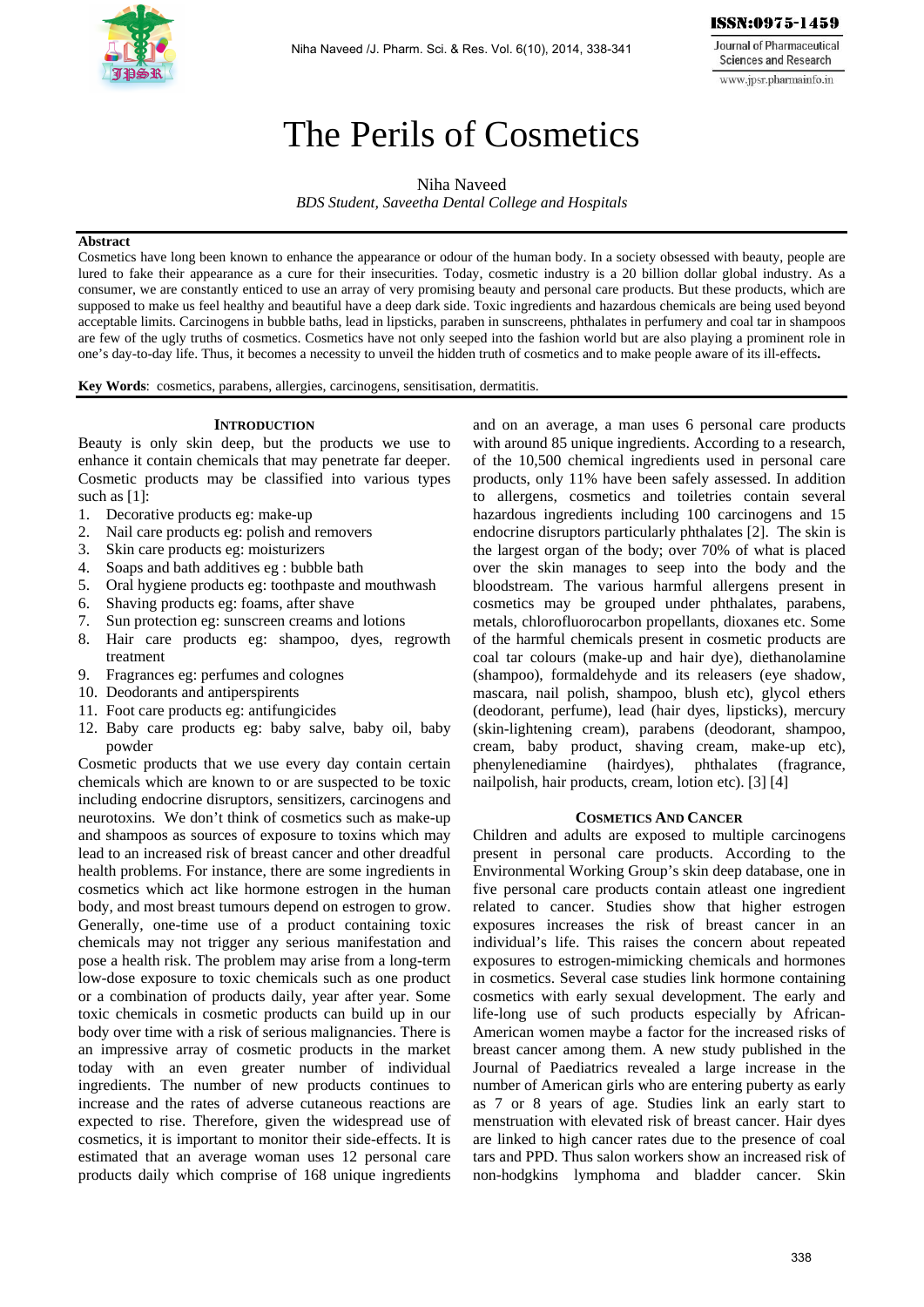lighteners which contain hydroquinone and heavy metals are carcinogenic and hence they have been banned in many countries. Anti-bacterial soaps unlike regular soaps are linked to cancer like thyroid cancer and they contain triclosan. OSHA, NHI and WHO named 125 cosmetic chemicals that are suspected carcinogens and mutagens, out of which nine are absorbed to 43% of the applied dose according to a study in 1970. [5] Even small exposures of such chemicals can add up culminating in dreadful cancers. One-thirds of the cosmetic products containing chemicals are linked to cancer. [6]

#### **ENDOCRINE DISRUPTING CHEMICALS IN COSMETICS**

Personal care products are a major source of exposure to endocrine-disrupting chemicals. According to a recent study, an average of 13 hormone-disrupting cosmetic chemicals was traced in the urine of teenage girls, including parabens, triclosans and phthalates. These are common ingredients used in cosmetics. Oxybenzone which is found in sunscreens is a hormone disruptor in human beings. Phthalates are hormone-disrupting chemicals. Studies show that phthalates reduce female fertility and can cause premature breast development in young women. Phthalates in a mother's body can effect the fetal development of her child. Baby boys whose mothers were exposed to high levels of phthalates are more likely to have abnormal genital development and altered levels of testosterone. In males, phthalates lower the sperm count, reduce sperm motility, and damages it. Endocrine disrupting chemicals have been linked to obesity as well. Several animal studies show that exposing mice to endocrine disruptors, including phthalates, causes them to become more obese. [6]

## **ALLERGIES TO COSMETIC INGREDIENTS**

Despite intensive efforts being taken to formulate hypoallergenic cosmetic products, skin irritations and allergic contact dermatitis occur in many people. In addition to eczema, there may be burning and itching sensations without visible lesions. Allergic responses are considered adverse health effects. Thus, skin sensitisation caused by cosmetic allergens are no different from toxicological hazards. Sensitisation of the skin is a critical event which evokes an acquired and irreversible immunological change, making the body more susceptible to these harmful chemicals.[7] 62% of women and 325 of men say that they have sensitive skin. Sensitisation gradually takes place when the skin is exposed to a product several number of times [8]. It may occur through direct or indirect contact, hand contact, air contact, vicarious contact or by exposure to sun. Of all the chemicals, methylisothiazolinone has been recently found to potentially pose a health risk to the consumers by causing allergies. [9]

# **HAZARDOUS CHEMICALS IN COSMETICS [10] 1. Antibacterials**

Overuse of antibacterials affect their effectiveness in fighting disease-causing organisms such as E. coli and Salmonella enterica. Triclosan which is widely used in soaps, toothpastes and deodorants, has been detected in breast milk, and one recent study found that it interferes with testosterone activity in cells.

## **2. Coal Tar**

Coal tar, a known human carcinogen is used as an active ingredient in dandruff shampoos and anti-itch creams. Coal-tar-based dyes such as FD&C Blue 1, used in toothpastes, and FD&C Green 3, used in mouthwash, have been found to be carcinogenic in animal studies when injected under the skin.

# **3. Diethanolamine** (DEA)

DEA is a hormone disruptor, with limited evidence of carcinogenic property and is known to deplete the body of choline needed for fetal brain development. DEA can also show up as a contaminant in products containing related chemicals, such as cocamide DEA.

# **4. 1,4-Dioxane**

1,4-Dioxane is a human carcinogen that can appear as a contaminant in products containing sodium laureth sulfate and ingredients that include the terms "PEG," "-xynol," "ceteareth," "oleth" and most other ethoxylated "eth" ingredients. The FDA monitors products for the contaminant but has not yet recommended an exposure limit. Manufacturers can remove dioxane through vacuum stripping. A 2007 survey by the Campaign for Safe Cosmetics found that most children's bath products contain 10 ppm or less, but an earlier 2001 survey by the FDA found levels in excess of 85 ppm.

# **5. Formaldehyde**

Formaldehyde has adverse effects on health, which includes immune-system toxicity, respiratory irritation and cancer in humans. Yet it still turns up in baby bath soap, nail polish, eyelash adhesive and hair dyes as a contaminant or break-down product of diazolidinyl urea, imidazolidinyl urea and quaternium compounds.

# **6. Fragrance**

The term "fragrance" may imply phthalates, which act as endocrine disruptors and may cause

Obesity, reproductive and developmental harm. Phthalates should be avoided by selecting essential-oil fragrances.

#### **7. Lead and Mercury**

Neurotoxic lead may be present in certain cosmetic products as a naturally occurring contaminant of hydrated silica, one of the ingredients in toothpaste, and lead acetate is found in some brands of men's hair dye. The mercury found in the preservative thimerosol, is used in some mascaras and is known to cause damage to the brain.

# **8. Nanoparticles**

Tiny nanoparticles, which may penetrate the skin and damage brain cells, are appearing in an increasing number of cosmetics and sunscreens. Most problematic are zinc oxide and titanium dioxide nanoparticles, used in sunscreens to make them transparent. Look for sunscreens containing particles of these ingredients larger than 100 nm. These days, a few manufacturers have started advertising their lack of nanoparticle-sized ingredients on labels.

# **9. Parabens**

(methyl-, ethyl-, propyl-, butyl-, isobutyl-) Parabens, which have weak estrogenic effects, are common preservatives that appear in a wide array of toiletries. According to a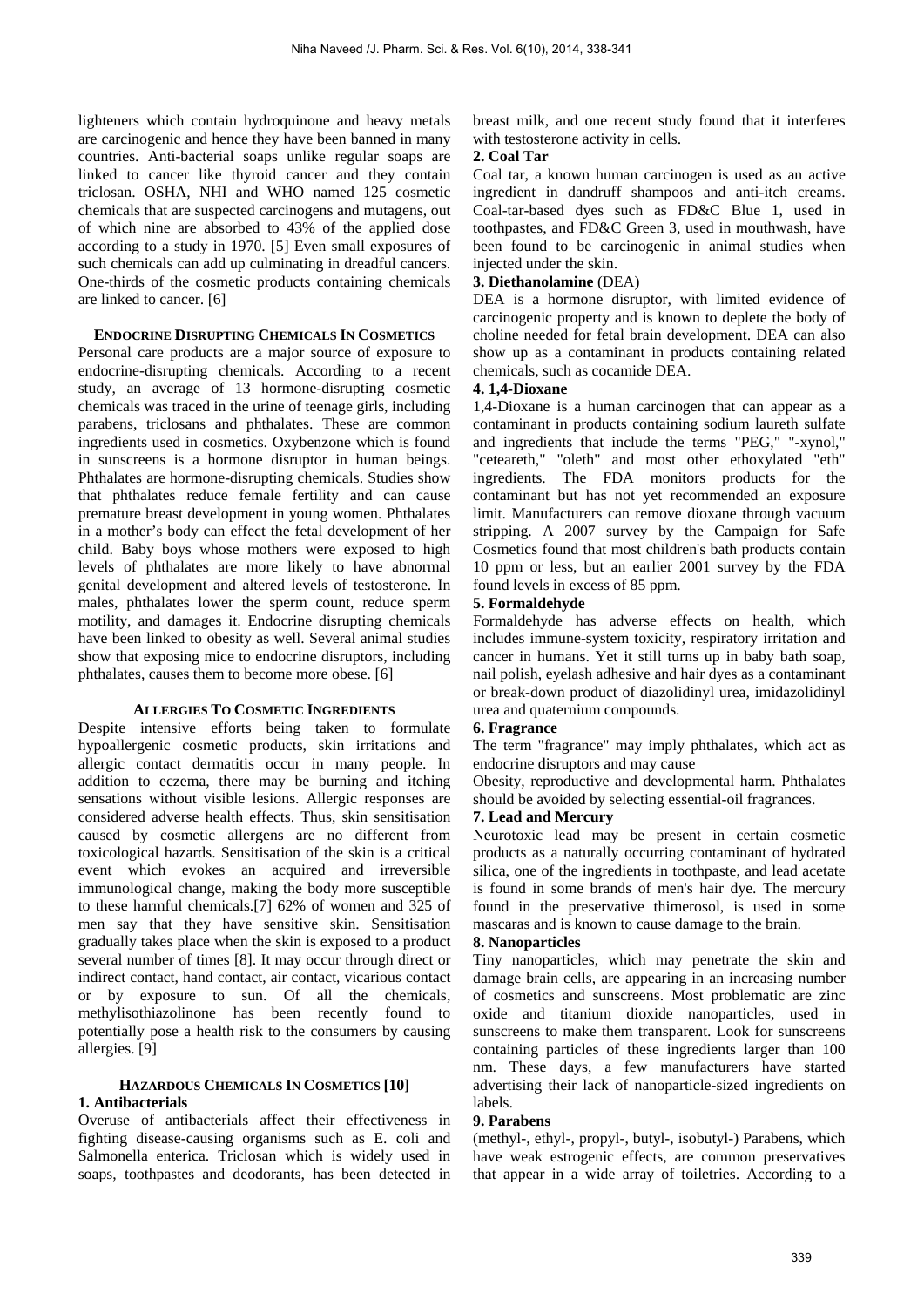study, butyl paraben damaged sperm formation in the testes of mice, and sodium methylparaben, is banned in cosmetics by the E.U. Parabens break down in the body into phydroxybenzoic acid, which has estrogenic activity in human breast-cancer cell cultures.

# **10. Petroleum Distillates**

Petroleum distillates which are possible human carcinogens are prohibited or restricted for use in cosmetics in the E.U. but are found in several U.S. brands of mascara, foot-odour powder and other products.

# **11. p-Phenylenediamine**

It is commonly found in hair dyes and can bring damage to the nervous system, causing lung irritation and severe allergic manifestations. It's also listed as 1,4- Benzenediamine; p-Phenyldiamine and 4- Phenylenediamine.

# **12.Hydroquinone**

Found in skin lighteners and facial moisturizers, hydroquinone is neurotoxic and allergenic, and there's limited evidence that it may cause cancer in lab animals. It may also appear as an impurity not listed on ingredients labels.

# **COSMETIC ALLERGENS**

Cosmetic allergens responsible for ACD are classified into several categories: fragrances, preservatives, antioxidants, botanicals, UV absorbers, acrylates, hair dyes, nail varnish ingredients, and others.

Fragrances: Fragrances is the most common cause of contact allergy. They can be naturally derived from plants or synthesized in the laboratory. Although there are more than 5000 different fragrance chemicals, 95% of the fragrance allergic patients can be identified by testing the following 11 substances; cinnamic aldehyde, cinnamic alcohol, geraniol, eugenol, isoeugenol, oak moss absolute, alpha-amyl cinnamic alcohol, sandalwood oil, hydroxycitronellal, narcissus absolute, and ylang-ylang oil. [11] [12]

Preservatives: Preservatives are classified as the most common cosmetic contact allergens. They may be antimicrobials, antioxidants and UV absorbers. Formaldehyde preservatives, formaldehyde releasers, and non-formaldehyde releasing preservatives are the antimicrobial agents. [13]

Balsam of Peru: Balsam of Peru is an aromatic fluid which comes from the bark of a native tree in central America. It is a complex mixture of many ingredients including benzoyl cinnamate, benzoyl benzoate, vanillin and nerodilol. Besides being used as a fragrant, it is used as an antifungal, antibacterial and antiscabetic compound. [11] [13]

In sunscreens: Paraaminobenzoic acid and benzophenone-3 are the most common sunscreen sensitizer. Avobenzene and derivatives of PABA such as benzophenones, cinnamates, and dibenzoyl methanes may cause photoallergic dermatitis.[11]

Allergens in hair care products: Paraphenylenediamine (PPD), a common hair colouring chemical causes allergy in almost 5% of the women. Glycerol thioglycolate can cause allergy in 2% of the test patients. Ammonium thioglycolate may also cause dermatitis.[11]

# **ALLERGIC CONTACT DERMATITIS**

Allergic contact dermatitis (ACD) is an immunologic reaction in the skin. This allergic response occurs only when an individual's immune system is sensitized to the allergen.[14] ACD is usually accompanied by intense itching. Allergic dermatitis due to cosmetics can be present in different forms [5] :

Pruritus: Itching in the area of application of cosmetic product.

Erythema: It is a redness without any alteration in the depth or surface of the skin which disappears when pressed with the finger.

Eczematids: Pink plaques covered by fine scales although not very itchy.

Acute eczema: An allergen which triggers immunological rejection response in the host which results in itching, redness, oedema, vesicles and oozing on continuous application. The skin becomes covered with a scab which sheds off exposing a healthy, pink and fragile skin.

Chronic eczema: It is dry, cracked and chabbed causing severe itching. It does not ooze out unlike acute eczema. Scratching leads to thickening of skin called lichenification. Urticaria: Red lesions which are projecting and oedematous in different sized plaques and extremely itchy.

Pigmentation: Alteration in the skin colour.

**Difference between allergic and irritant dermatitis** [5] : It becomes necessary to know the difference between irritant and allergic dermatitis because the prognosis and the treatment plan are completely different for the two.

| Irritant dermatitis                               | <b>Allergic dermatitis</b>                                                                                       |
|---------------------------------------------------|------------------------------------------------------------------------------------------------------------------|
| Immediate or after several applications           | After several successive contacts or when use of a<br>cosmetic product is resumed                                |
| Limited to area of contact with the product       | Often spreads beyond the area of contact with<br>the product                                                     |
| Can happen to anybody                             | Problem of individual sensitization                                                                              |
| Tingling, tightness, redness, cracks, vesicles;   | Redness, oedema, vesicles, cracks;                                                                               |
| little or no itching                              | intense itching                                                                                                  |
| Variable, according to concentration, time and    | Reaction possible even with a low dose of a                                                                      |
| number of applications of product                 | cosmetic product applied for a short time                                                                        |
| Generally fast and easy recovery                  | • Slow recovery<br>• May require general treatment<br>• Frequent recurrence if continued presence of<br>allergen |
| Incorrect choice of product, unsuitable for skin  | Reaction to a molecule which has become an                                                                       |
| type                                              | 'allergen'                                                                                                       |
| Soaps, shampoos, deodorants, shaving products,    | Perfumes, toilet waters and scented products +++,                                                                |
| perfumes, toilet waters and products that are too | preservatives ++, excipient components (lanolin),                                                                |
| greasy, 'antiageing' products with AHA and/or     | hair dyes, nail varnishes and other nail products,                                                               |
| vitamin A acid                                    | sun screens, etc.                                                                                                |
| Eyelids $++$ , hands (back and palms) $++$ ,      | Eyelids $***$ , rest of the face $**$ , neck $**$ , lips $**$ ,                                                  |
| armpits ++, genital organs +, neck +, lips +      | scalp $++$ , hands (back) and finger pulps $+$                                                                   |